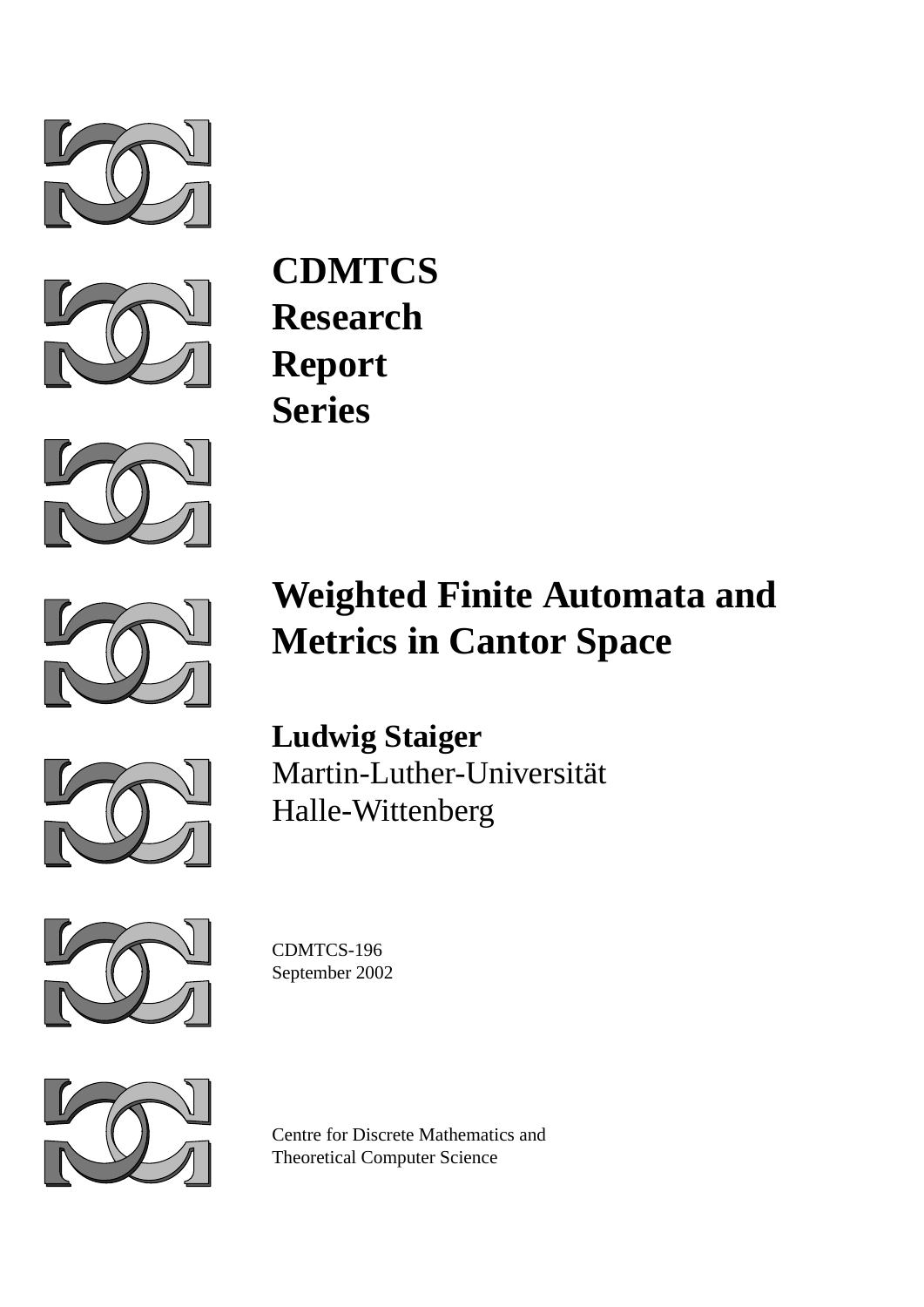# Weighted Finite Automata and Metrics in Cantor Space<sup>∗</sup>

### **Ludwig Staiger**†

Martin-Luther-Universität Halle-Wittenberg, Institut für Informatik, **D–06099** Halle, Germany

#### **Abstract**

We show how weighted finite automata define topologies on the set of all  $\omega$ -words over a finite alphabet *X*. Moreover, we give a characterization of these topologies in terms of topologies on  $X^{\omega}$  induces by languages  $U \subseteq X^*$ .

**Keywords:** *Weighted Finite Automata,* ω*-words, topologies* **Category:** F.4.1.,F.1.1.

#### **Contents**

| 1 Notation and Preliminaries                                  |  |
|---------------------------------------------------------------|--|
| 2 The U- $\delta$ -topology in $X^{\omega}$                   |  |
| 3 Metrics on $X^{\omega}$ Defined by Weighted Finite Automata |  |

<sup>∗</sup>presented at the Workshop " Weighted Automata: Theory and Applications", March 4 – 8, 2002, Dresden, Germany

<sup>†</sup>Electronic mail: staiger@informatik.uni-halle.de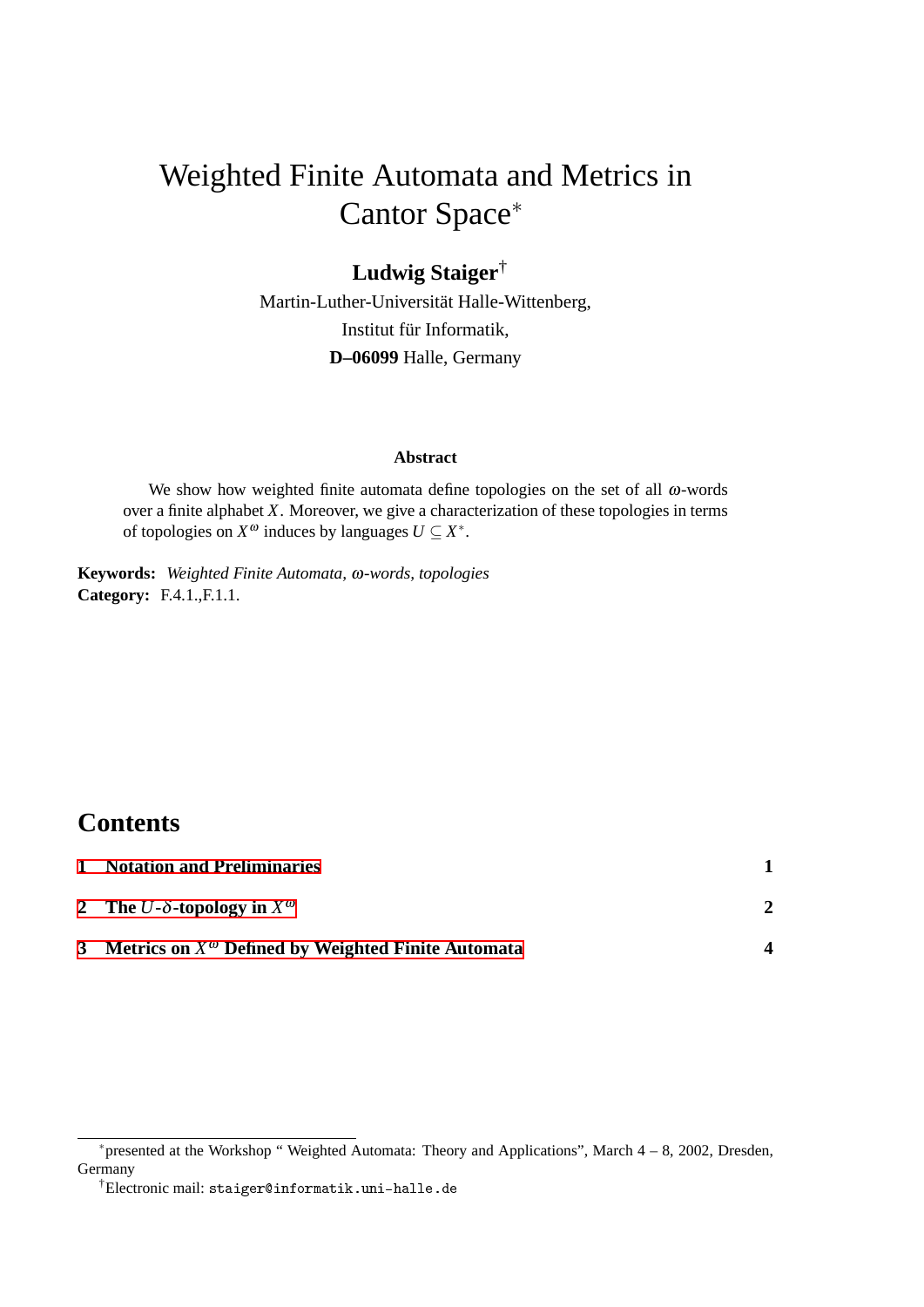Weighted finite automata are used to describe fractal images (cf. [\[CD93](#page-7-0), [CK93](#page-7-1)]). In particular, they play some rôle in the computation of the contraction coefficients for so-called Multiple Recursive Function Systems (MRFS are a combinations of finite automata with iterated function systems). This is explained in more detail in [\[FS01\]](#page-7-2).

Here in a finite automaton  $\mathscr{A} = (X, (0, \infty), Z, z_0, f, g)$  with output monoid  $((0, \infty), \cdot)$  to each transition the contraction coefficient of the mapping  $\varphi_x$  corresponding to the input letter  $x \in X$ is assigned. The resulting output  $g(s, w)$  is an upper bound to the contraction coefficient of the mapping  $\varphi_w := \varphi_{x_1} \circ \cdots \circ \varphi_{x_n} \quad (w = x_1 \cdots x_2).$ 

In case the contraction coefficients of  $\varphi_w$  for  $w \to \xi \in X^\omega$  converge to zero the corresponding MRFS " draws a point for  $\xi \in X^{\omega}$ ". The set of all such  $\xi$  can be described topologically by a suitable topology (depending on the automaton  $\mathfrak A$  (cf. [\[FS01](#page-7-2)]).

Another kind of topology on  $X^{\omega}$  are the *U*- $\delta$ -topologies introduced in [[St87](#page-7-3)] (cf. also [\[DN92](#page-7-4)]). Here the distance between two  $\omega$ -words  $\xi, \eta \in X^{\omega}$  depends of the number of their common prefixes in the given language  $U \subseteq X^{\omega}$ .

In the present pager we give a relationship between both topologies. It turns out that every automaton-definable topology is a *U*- $\delta$ -topology for a suitable  $U \subseteq X^*$ .

An construction for  $U \subseteq X^*$  from a given automaton is described. Conversely, we derive a property of automaton-definable topologies which proves that not every *U*-δ-topology can be defined by a weighted automata. A last result shows that for every regular language  $U \subseteq X^*$ the corresponding  $U$ - $\delta$ -topology is definable by a WFA.

#### <span id="page-2-0"></span>**1 Notation and Preliminaries**

By  $\mathbb{N} = \{0, 1, 2, \ldots\}$  we denote the set of natural numbers. Let *X* be our alphabet of cardinality  $|X| = r, r \in \mathbb{N}, r > 2.$ 

By *X* <sup>∗</sup> we denote the set of finite strings (words) on *X*, including the *empty* word *e*. We consider the space  $X^{\omega}$  of infinite sequences ( $\omega$ -words) over *X*. For  $w \in X^*$  and  $\eta \in X^* \cup X^{\omega}$  let  $w \cdot \eta$  be their *concatenation*. This concatenation product extends in an obvious way to subsets  $W \subseteq X^*$ and  $B \subseteq X^* \cup X^{\omega}$ .

We will refer to subsets of  $X^*$  and  $X^{\omega}$  as languages or  $\omega$ -languages, respectively.

By " $\sqsubseteq$ " we denote the prefix relation, that is,  $w \sqsubseteq \eta$  if and only if there is an  $\eta'$  such that  $w \cdot \eta' = \eta$ , and  $\mathbf{A}(\eta) := \{w : w \in X^* \wedge w \sqsubseteq \eta\}$  and  $\mathbf{A}(B) := \bigcup_{\eta \in B} \mathbf{A}(B)$  are the languages of finite prefixes of  $\eta$  and *B*, respectively.

In the study of  $\omega$ -languages it is useful to consider  $X^{\omega}$  as a metric space (Cantor space) with the following metric (cf. [\[Th90,](#page-7-5) [St97](#page-7-6)])

$$
\rho(\eta,\xi) := \inf \{ r^{-|w|} : w \sqsubset \eta \wedge w \sqsubset \xi \} = r^{1-|\mathbf{A}(\eta) \cap \mathbf{A}(\xi)|} . \tag{1}
$$

Then  $(X^{\omega}, \rho)$  is a compact metric space. The open balls  $\mathbb{B}_{\varepsilon}(\xi)$  of radius  $\varepsilon \in (0,1]$  with center  $\xi$  in  $(X^{\omega}, \rho)$  can be described as  $\mathbb{B}_{\varepsilon}(\xi) = \{\eta : \rho(\xi, \eta) < \varepsilon\} = w_{\xi, \varepsilon} \cdot X^{\omega}$  where  $w_{\xi, \varepsilon} \in \mathbf{A}(\xi)$ and  $|w_{\xi,\varepsilon}| = \lfloor -\log_{r} \varepsilon \rfloor + 1$ . Thus open sets in Cantor space  $(\overrightarrow{X}^{\omega}, \rho)$  are sets of the form  $W \cdot X^{\omega} = \bigcup_{w \in W} w \cdot X^{\omega}$ . As usually, closed sets are complements of open sets.

Countable intersections of open sets are known as  $G_{\delta}$ -sets. In Cantor space, we have the following characterization of  $G_{\delta}$ -sets (cf. [[Th90,](#page-7-5) [St87,](#page-7-3) [St97\]](#page-7-6)).

<span id="page-2-1"></span>We define for a language  $U \subseteq X^*$  its  $\delta$ -*limit*,  $U^{\delta}$ , as the set consisting of all infinite words in  $X^{\omega}$  having infinitely many prefixes in U,

$$
U^{\delta} = \{ \xi \in X^{\omega} : |\mathbf{A}(\xi) \cap U| = \infty \}.
$$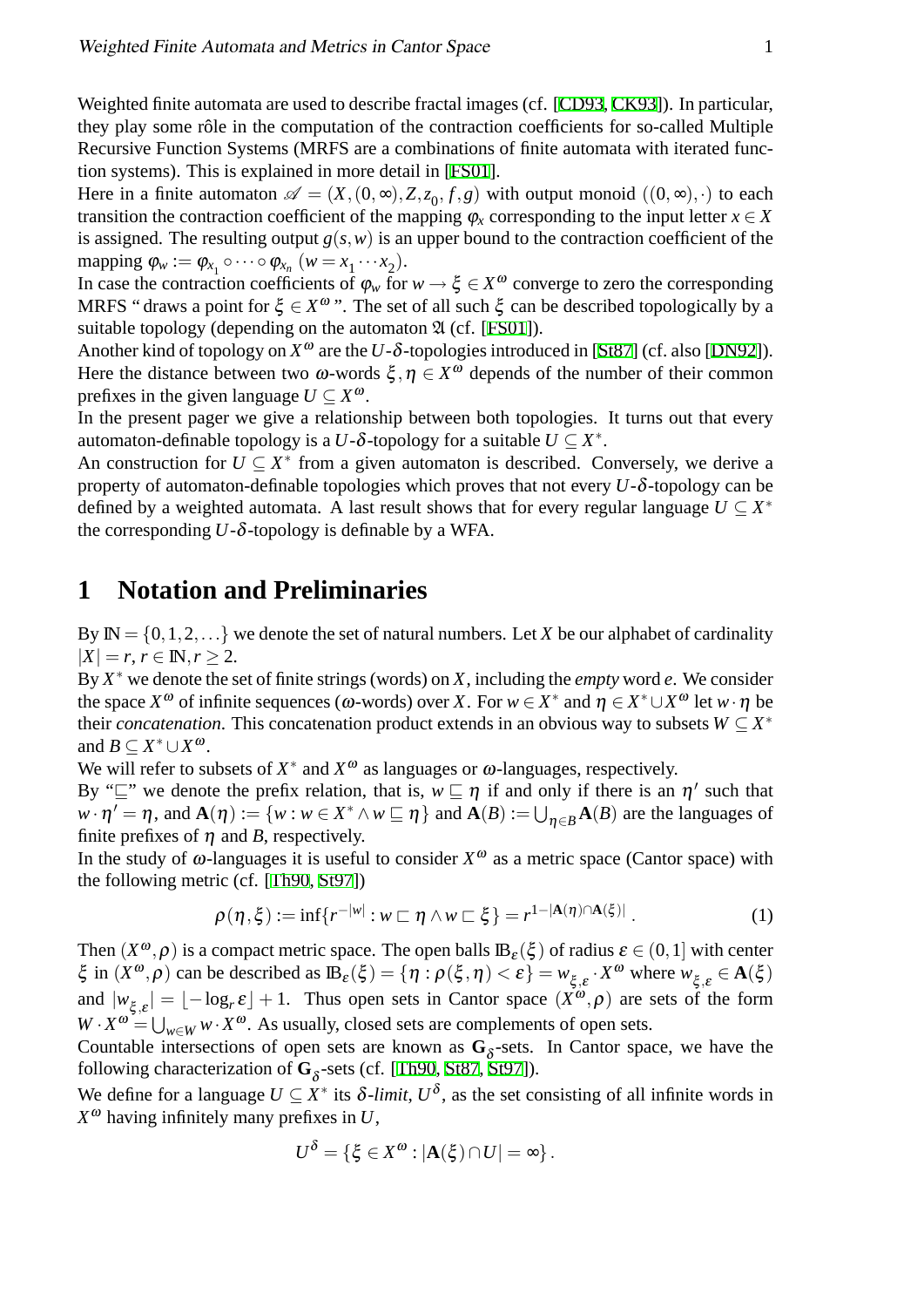**Theorem 1** *In Cantor space, a subset*  $F \subseteq X^{\omega}$  *is a*  $G_{\delta}$ -set *if and only if there is a language*  $U \subseteq X^*$  *such that*  $F = U^{\delta}$ *.* 

For more background on metric topology see e.g. [[Ku66](#page-7-7)].

# <span id="page-3-0"></span>**2** The *U***-** $\delta$ **-topology** in  $X^{\omega}$

The paper [[St87\]](#page-7-3) considered another metric topology on  $X^{\omega}$  which turned out to be useful in connection with the study of sequential mappings. In this section we derive some fundamental properties of this topology and relate it to the usual topology in Cantor space.

<span id="page-3-1"></span>**Definition 1** *For a language*  $U \subseteq X^*$  *and*  $\xi, \eta \in X^{\omega}$  *we set* 

$$
\rho_U(\eta,\xi) := \begin{cases} 0 & , \text{ if } \eta = \xi \\ r^{1-|\mathbf{A}(\eta) \cap \mathbf{A}(\xi) \cap U|} & , \text{ otherwise.} \end{cases}
$$

This metric, in some sense, resembles the metric  $\rho$  in Cantor space; in fact,  $\rho = \rho_{X^*}$ . Moreover, since  $\rho_U(\xi, \eta) \ge \rho(\xi, \eta)$ , the *U*- $\delta$ -topology refines the topology of the Cantor space. In particular, every closed (or open) set in Cantor space is also closed (or open, resp.) in the *U*-δ-topology of *X* ω.

The open balls in  $(X^{\omega}, \rho_U)$  are given as follows

$$
\mathbb{B}_{\varepsilon,U}(\xi) = \begin{cases} \{\xi\} & \text{, if } \forall \eta\, (\eta \neq \xi \to \rho_U(\xi,\eta) \geq \varepsilon),\\ X^\omega & \text{, if } \varepsilon > r \text{, and} \\ w_{\xi,\varepsilon} \cdot X^\omega & \text{, otherwise.} \end{cases}
$$

Here  $w_{\xi, \varepsilon}$  is defined by  $w_{\xi, \varepsilon} \in \mathbf{A}(\xi) \cap U$  and  $|\mathbf{A}(w_{\xi, \varepsilon}) \cap U| = \lfloor -\log_{r} \varepsilon \rfloor + 2$ .

The following topological properties of  $(X^{\omega}, \rho_U)$  are useful for our considerations. A point  $\xi$ is called an *accumulation point of F* provided  $\forall \varepsilon (\varepsilon > 0 \to \exists \eta (\eta \in F \land \eta \neq \xi \land \rho_U(\xi, \eta) \leq \varepsilon)).$ The following is an easy consequence of Definition [1.](#page-3-1)

**Corollary 2** *A point*  $\xi \in X^{\omega}$  *is an accumulation point of the whole space*  $(X^{\omega}, \rho_U)$  *if and only*  $if \xi \in U^{\delta}$ .

As  $(X^{\omega}, \rho_U)$  is a metric space, the smallest closed (with respect to  $\rho_U$ ) subset of  $X^{\omega}$  containing *F*,  $\mathscr{C}_U(F)$ , satisfies

<span id="page-3-2"></span>
$$
\mathscr{C}_U(F) = F \cup \{ \xi : \xi \in X^\omega \wedge \xi \text{ is an accumulation point of } F \text{ in } (X^\omega, \rho_U) \}. \tag{2}
$$

A point  $\xi \in \mathcal{C}_U(F)$  which is not an accumulation point of *F* is called an *isolated point* of *F*. Thus,  $\xi$  is an isolated point of  $X^{\omega}$  iff there is an  $\varepsilon > 0$  such that  $\mathbb{B}_{\varepsilon,U}(\xi) = {\xi}$ . The *set of isolated points* of  $(X^{\omega}, \rho_U)$  is referred to as  $\mathbb{I}_U := X^{\omega} \setminus U^{\delta}$ .

It should be mentioned that an arbitrary set of isolated points of  $X^{\omega}$  is open.

In case  $U^{\delta} = \emptyset$ , every point of  $(X^{\omega}, \rho_U)$  is isolated. Thus, in contrast to the compactness of the Cantor space, in general, we have only the following.

**Theorem 3**  $(X^{\omega}, \rho_U)$  *is a complete metric space.* 

The close relationship between *U*-δ-topology and the topology of the Cantor space is documented in the following case of accumulation points.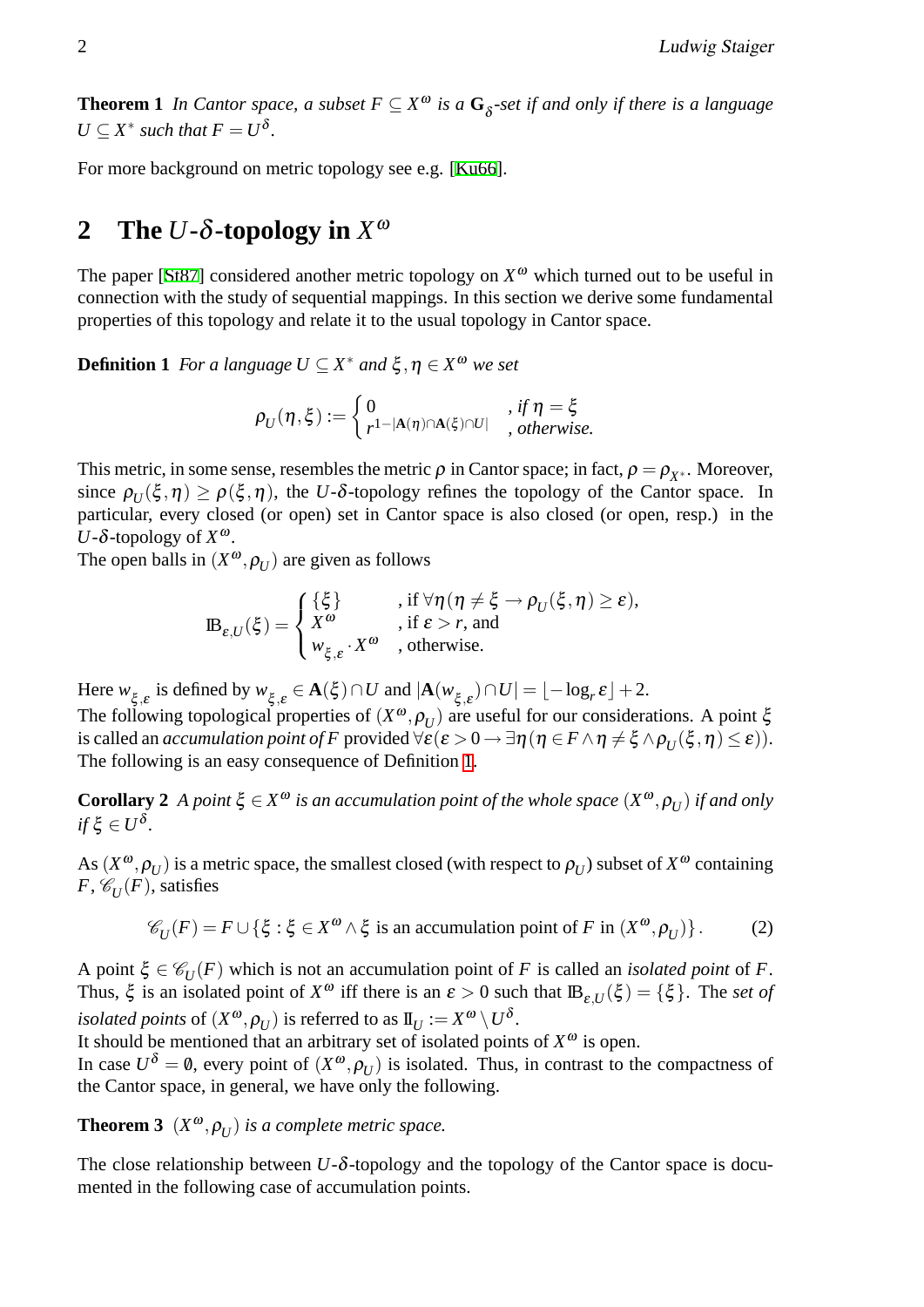**Theorem 4** Let  $U \subseteq X^*$ . Then  $\xi \in U^{\delta}$  is an accumulation point of F in  $(X^{\omega}, \rho_U)$  if and only *if*  $\xi$  *is an accumulation point of F in*  $(X^{\omega}, \rho)$ *.* 

**Proof.** Let  $\xi$  be an accumulation point of *F* in  $(X^{\omega}, \rho_U)$ . Then for every  $n \in \mathbb{N}$  there is an  $\eta_n \in F \setminus \{\xi\}$  such that  $\rho_U(\xi, \eta_n) \le r^{-n}$ . Since  $\rho(\xi, \eta_n) \le \rho_U(\xi, \eta_n)$ ,  $\xi$  is also an accumulation point of *F* in Cantor space.

In order to prove the converse consider  $\xi \in U^{\delta}$ . Then the function  $\psi_{\xi} : A(\xi) \to \mathbb{N}$  defined by  $\Psi_{\xi}(w) := |\mathbf{A}(w) \cap U|$  is monotone and surjective and satisfies  $\rho_U(\xi, \eta) \leq r^{1-\psi_{\xi}(w)}$  whenever

 $w \in \mathbf{A}(\xi) \cap \mathbf{A}(\eta)$ .

Let  $\xi$  be an accumulation point of *F* in Cantor space, that is, for every  $n \in \mathbb{N}$  there is an  $\eta_n \in F \setminus \{\xi\}$  such that  $\rho(\xi, \eta_n) \leq r^{-n}$ . Then there is a word  $w_n \in \mathbf{A}(\xi) \cap \mathbf{A}(\eta_n)$  such that  $|w_n| \ge n$ . By construction,  $\rho_U(\xi, \eta_n) \le r^{1-\psi_{\xi}(w_n)}$ .

Since the function  $\psi_{\xi}$  is monotone and surjective,  $\lim_{n\to\infty} \rho_U(\xi,\eta_n) = 0$ , and  $\xi$  is also an accumulation point of *F* in *U*- $\delta$ -topology.

<span id="page-4-0"></span>From Eq. [\(2](#page-3-2)) we obtain immediately the following relation between closed sets in Cantor space and in  $U$ - $\delta$ -topology.

**Corollary 5** *Let*  $\mathcal{C}(F) := \mathcal{C}_{X^*}(F)$  *be the smallest closed set containing F in Cantor space.*  $\mathcal{L}$   $Then \ \mathscr{C}_U(F) = F \cup \Big(\mathscr{C}(F) \cap U^\delta\Big) = \mathscr{C}(F) \cap (F \cup U^\delta)\,.$ 

As a consequence we obtain Corollary 5.2 of [\[St01](#page-7-8)].

**Corollary 6** *Every set*  $F \supseteq U^{\delta}$  *is closed in*  $(X^{\omega}, \rho_U)$ *.* 

It was mentioned above, every set  $J \subseteq \mathbb{I}_U$  of isolated points is an open set in  $(X^{\omega}, \rho_U)$ , and every set of the form  $W \cdot X^{\omega}$  is open in Cantor space. Then Corollary [5](#page-4-0) yields

**Corollary 7**  $E \subseteq X^{\omega}$  is open in  $(X^{\omega}, \rho_U)$  iff  $E = W \cdot X^{\omega} \cup J$  for some  $W \subseteq X^*$  and  $J \subseteq \mathbb{I}_U$ .

The following theorem provides a simple condition when two languages *U*,*V* induce the same topology on *X* ω.

**Theorem 8** If  $U^{\delta} = V^{\delta}$  then the U- $\delta$ -topology and the V- $\delta$ -topology of  $X^{\omega}$  coincide, that is,

<span id="page-4-2"></span><span id="page-4-1"></span> ${E : E \text{ is open in } (X^{\omega}, \rho_U) } = {E : E \text{ is open in } (X^{\omega}, \rho_V) }$ .

*If*  $U^{\delta} \neq V^{\delta}$  then the U- $\delta$ -topology and the V- $\delta$ -topology of  $X^{\omega}$  do not coincide.

**Proof.** The first assertion is immediate from Corollary [7,](#page-4-1) and the second one follows from the fact that  $\{\xi\}$  is open in  $(X^{\omega}, \rho_U)$  and not open in  $(X^{\omega}, \rho_V)$  whenever  $\xi \in V^{\delta} \setminus U^{\delta}$  $\Box$ 

According to Theorem [8](#page-4-2) one has a great variety of languages inducing the same topology. In [\[St87\]](#page-7-3) and [[St97,](#page-7-6) Section 1.4] the possibilities, depending on the  $\omega$ -language  $U^{\delta}$ , of defining the *U*- $\delta$ -topology via languages *V* having special properties, e.g. as  $V = V \cdot X^*$  or  $V = A(V)$ , are considered.

We conclude this section with showing that the space  $(X^{\omega}, \rho_U)$  is not compact unless  $U^{\delta} = X^{\omega}$ . To this end we recall that a complete metric space  $(\mathcal{X}, d)$  is *compact* iff every family of open sets  $\{E_i : i \in I\}$  which covers  $\mathscr{X}$ , that is,  $\bigcup_{i \in I} E_i = \mathscr{X}$ , contains a finite subfamily  $\{E_i : i \in I'\}$ which also covers  $\mathscr{X}$  (e.g. [[Ku66](#page-7-7)]).

**Theorem 9** *The space*  $(X^{\omega}, \rho_U)$  *is compact if and only if*  $U^{\delta} = X^{\omega}$ *.*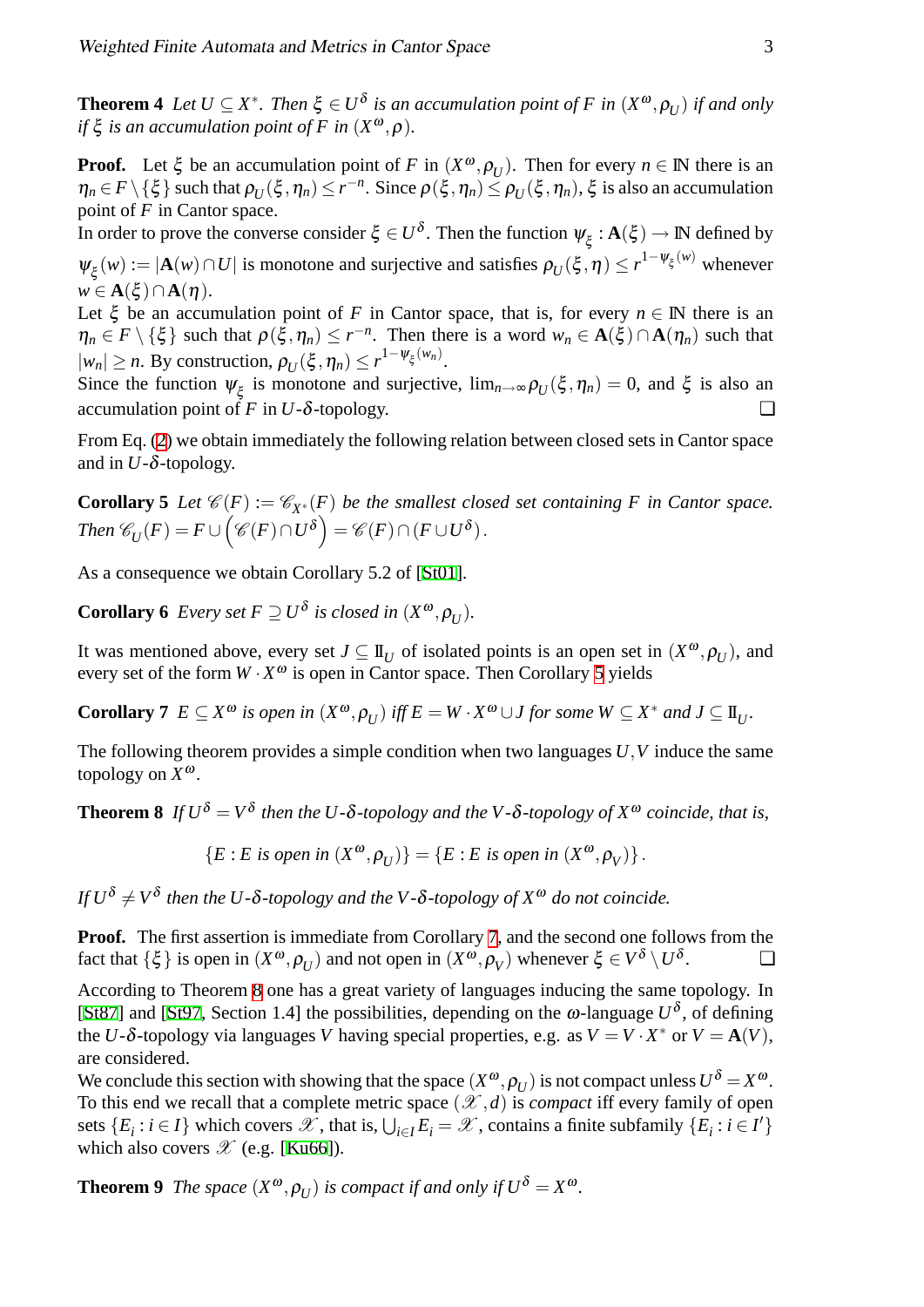**Proof.** If  $U^{\delta} = X^{\omega}$  then Theorem [8](#page-4-2) shows that the topology of  $U^{\delta} = X^{\omega}$  coincides with the topology of the Cantor space, thus is  $(X^{\omega}, \rho_U)$  is compact.

Assume  $U^{\delta} \neq X^{\omega}$ , that is, there is a  $\xi \in \mathbb{I}_U$ . Then  $\{\xi\}$  is open in  $(X^{\omega}, \rho_U)$ . Consider the language  $L_{\xi} := \{ wx : w \in \mathbf{A}(\xi) \land x \in X \land wx \notin \mathbf{A}(\xi) \}$ .  $L_{\xi}$  is infinite and the family  $\mathscr{O}_{\xi} := \{ E : E = \{\xi\} \vee E = v \cdot X^{\omega} \text{ for some } v \in L_{\xi} \}$  is an infinite family of pairwise disjoint non-empty open sets covering the whole space. Thus  $\mathscr{O}_{\xi}$  cannot contain a proper subfamily covering  $X^{\omega}$ .  $\omega$ .

# <span id="page-5-0"></span>**3 Metrics on** *X* <sup>ω</sup> **Defined by Weighted Finite Automata**

Another way to describe non-standard metrics on  $X^{\omega}$  is to use weighted finite automata assigning to an input word a positive real number. In [[CK94](#page-7-9), [DK94](#page-7-10)] this behaviour led to the computation of real functions. Following the ideas of [[FS01](#page-7-2)] we use weighted finite automata to generate metrics on *X* ω.

We consider weighted finite automata of the following kind.

**Definition 2** *A* (deterministic) weighted finite automaton (WFA) is a tuple  $\mathscr{A}$  =  $(X, (0, \infty), Z, z_0, f, g)$  where  $X, Z$  are finite nonempty sets of input letters and states, resp.,  $z_0 \in Z$  is the initial state,  $f : Z \times X \to Z$  is the transition function and  $g : Z \times X \to (0, \infty)$ *is the output function.*

As usual we extend the state transition and output functions to the domain  $Z \times X^*$  via

$$
f(z,e) := e
$$
,  $f(z,wx) := f(f(z,w),x)$ ,  
\n $g(z,e) := 1$  and  $g(z,wx) := g(z,w) \cdot g(f(z,w),x)$ ,

where " $g(z, w) \cdot g(f(z, w), x)$ " is the usual multiplication of real numbers. As it was explained in [\[FS01\]](#page-7-2) for valuations, the output function *g* yields a metric in  $X^{\alpha}$ defined by  $\mathscr{A}$ :

**Definition 3** *Let*  $\mathcal A$  *be a weighted finite automaton. Define* 

$$
\rho_{\mathscr{A}}(\xi,\eta) := \begin{cases} 0 & , \text{ if } \xi = \eta \\ \inf\{g(z_0,w) : w \in \mathbf{A}(\xi) \cap \mathbf{A}(\eta)\} & , \text{ if } \xi \neq \eta \end{cases}.
$$

**Lemma 10** If  $\mathscr A$  is a deterministic weighted finite automaton then  $\rho_{\mathscr A}$  is a metric on  $X^{\omega}$ .

**Proof.** Obviously the function  $\rho_{\mathscr{A}}$  is nonnegative, symmetric in its arguments and vanishes to zero only if the arguments coincide. Finally,  $\rho_{\mathscr{A}}$  satisfies the ultra-metric inequality  $\rho_{\mathscr{A}}(\xi, \eta) \leq \max\{\rho_{\mathscr{A}}(\xi, \zeta), \rho_{\mathscr{A}}(\eta, \zeta)\}\,$ , because  $\mathbf{A}(\xi) \cap \mathbf{A}(\eta)$  contains at least one of the sets  $\mathbf{A}(\xi) \cap \mathbf{A}(\zeta)$  or  $\mathbf{A}(\eta) \cap \mathbf{A}(\zeta)$ .

Next we are going to show that every topology on  $X^{\omega}$  defined by a WFA is equivalent to a suitably chosen  $U - \delta$ -topology.

**Theorem 11** *For every WFA*  $\mathscr A$  *there are a*  $k \in \mathbb N$  *and a language*  $U \subseteq X^*$  *such that* 

<span id="page-5-1"></span>
$$
\rho_{\mathscr{A}}(\xi,\eta) \leq \rho_U(\xi,\eta) \leq \sqrt[k]{\rho_{\mathscr{A}}(\xi,\eta)}.
$$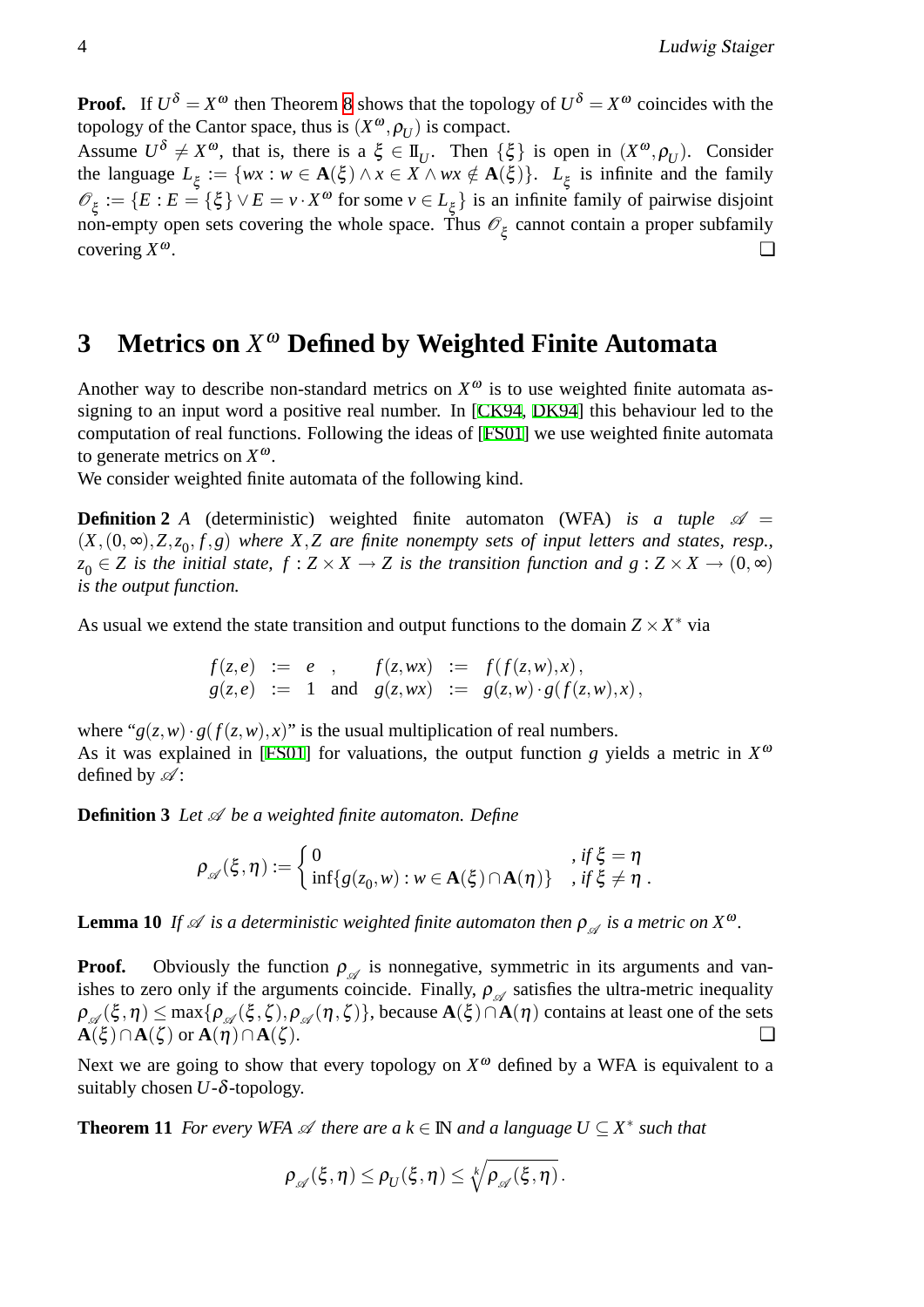**Proof.** Define the language  $U \subseteq X^*$  via

$$
w \in U : \Leftrightarrow \exists n (n \in \mathbb{N} \land g(z_0, w) \leq r^{-n} \land \forall v (v \sqsubset w \to g(z_0, v) > r^{-n})).
$$

To every  $w \in U$  we assign the value  $n(w) := \max\{n : g(z_0, w) \le r^{-n}\}\)$ . Thus  $n(e) = 0$  and  $u, w \in U$ ,  $u \sqsubset w$ , imply  $n(u) < n(w)$ . Then  $|\mathbf{A}(v) \cap U| \leq m+1$  yields  $\min\{g(z_0, v') : v' \sqsubseteq v\}$  $\nu$ }  $\leq \min\{r^{-n(w)} : w \in \mathbf{A}(v) \cap U\} \leq r^{-m}$ . Letting  $\mathbf{A}(v) = \mathbf{A}(\xi) \cap \mathbf{A}(\eta)$ , this proves the first inequality.

Now, choose  $k \in \mathbb{N}$  such that  $r^k \ge \max\{g(z_0, w)/g(z_0, wx) : w \in X^* \land x \in X\}$ . We are going to show that for words  $u, w \in U$  such that  $v \notin U$  for all  $v, u \subset v \subset w$ , the inequality  $n(w) - n(u) \leq k$ holds true.

Let  $n(u) = m$  and  $n(w) = n$ . Since  $g(z_0, u) > r^{-(m+1)}$  and  $v \notin U$  for  $v, u \sqsubset v \sqsubset w$ , we have  $g(z_0, v') > r^{-(m+1)}$  for all  $v' \sqsubset w$ .

This holds, in particular, for the word  $w' \sqsubset w$  with  $|w'| = |w| - 1$ . Thus  $r^k \ge$  $g(z_0, w')/g(z_0, w) > r^{-(m+1)}/r^{-n}$ , whence  $k \ge n - m$ .

Observe that, by definition, the empty word  $e \in U$  and  $g(z_0, e) = 1 = r^0$  and assume that  $|{\bf A}(v) \cap U| = m + 1$ . Let  ${\bf A}(v) \cap U = \{e, w_1, \ldots, w_m\}$  where  $e \subset w_1 \subset \ldots \subset w_m$ . Applying repeatedly  $n(w_i) - n(w_{i-1}) \le k(w_0 := e)$  one obtains  $n(w_m) \le k \cdot m$ .

As  $w_m$  is the longest word in  $\mathbf{A}(v) \cap U$ , each  $v' \sqsubseteq v$  satisfies  $\overline{r \cdot g(z_0, v')} > g(z_0, w_m)$  and, since  $n(w_m) \le k \cdot m$  we have  $g(z_0, w_m) \ge r^{-k-m+1}$ . Consequently,  $\min\{g(z_0, v') : v' \sqsubseteq v\} \ge r^{-k \cdot m}$ . Again letting  $\mathbf{A}(v) = \mathbf{A}(\xi) \cap \mathbf{A}(\eta)$ , this proves the second inequality.

As  $\lim_{n\to\infty} \rho_U(\xi_n,\xi) = 0$  iff  $\lim_{n\to\infty} \rho_{\mathscr{A}}(\xi_n,\xi) = 0$  our Theorem [11](#page-5-1) shows that a sequence  $(\xi_n)_{n\in\mathbb{N}}$  converges to a limit  $\xi$  with respect to the metric  $\rho_{\mathscr{A}}$  if and only if it does so with respect to  $\rho_U$ . Thus we obtain the following.

**Corollary 12** *If U is defined as in Theorem [11](#page-5-1) then the WFA-topology defined by*  $\mathscr A$  *and the U-topology coincide.*

So far we have shown that every topology defined by a WFA is definable as a  $U$ - $\delta$ -topology for a suitable language  $U \subseteq X^*$ . Next we are going to show that the converse is not the case. To this end let  $Ult := \{w \cdot v^{\omega} : w, v \in X^*\}$  be the  $\omega$ -language of all *ultimately periodic*  $\omega$ -words. As for languages, by  $\mathbb{I}_{\mathscr{A}}$  we denote the set of isolated points of the space  $(X^{\omega}, \rho_{\mathscr{A}})$ .

**Proposition 13** *If*  $\mathbb{I}_{\mathscr{A}} \supseteq$  *Ult for some WFA*  $\mathscr{A}$  *then*  $\mathbb{I}_{\mathscr{A}} = X^{\omega}$ *.* 

**Proof.** Assume  $\xi \notin \mathbb{I}_{\mathscr{A}}$ . Then  $\liminf_{w \to \xi} g(z_0, w) = 0$ . Since  $\mathscr{A}$  is a finite automaton there is an infinite family  $(w_i)_{i \in \mathbb{N}}$  of prefixes of  $\xi$  such that  $\lim_{i \to \infty} g(z_0, w_i) = 0$  and  $f(z_0, w_i) = z$  for some  $z \in Z$ . Choose  $w_i$  and  $w_j$  in such a way that  $w_i \subseteq w_j$  and  $g(z_0, w_i) > g(z_0, w_j)$ . Define  $v \in X^*$  by the identity  $w_i \cdot v = w_j$ . Then  $g(z, v) = g(z_0, w_j)/g(z_0, w_i) < 1$ .

Hence,  $\lim_{l\to\infty} g(z_0, w_i \cdot v^l) = 0$ , and the  $\omega$ -word  $w_i \cdot v^{\omega} \in Ult$  does not belong to  $\mathbb{I}_{\mathscr{A}}$  $\Box$ 

The next proposition gives the announced example.

**Proposition 14** *There is a language*  $U \subseteq X^*$  *such that*  $\mathbf{I}_{U} = Ult$  *but there is no WFA*  $\mathscr A$  *such that*  $\mathbf{I}_{\mathcal{A}} = \mathbf{U}$ *lt.* 

**Proof.** The  $\omega$ -language *Ult* is countable, and every subset  $F \subseteq X^{\omega}$  having a countable complement is a  $G_{\delta}$ -set. According to Theorem [1](#page-2-1) there is a language  $U \subseteq X^*$  such that  $U^{\delta} =$  $X^{\omega} \setminus \mathcal{U}$ t.

Proposition [13](#page-6-0) proves that  $\mathbf{I}_{\alpha} = U/t$  is impossible.  $\Box$ 

Next, we exhibit a class of languages for which the *U*-δ-topology is definable by a WFA.

<span id="page-6-0"></span>